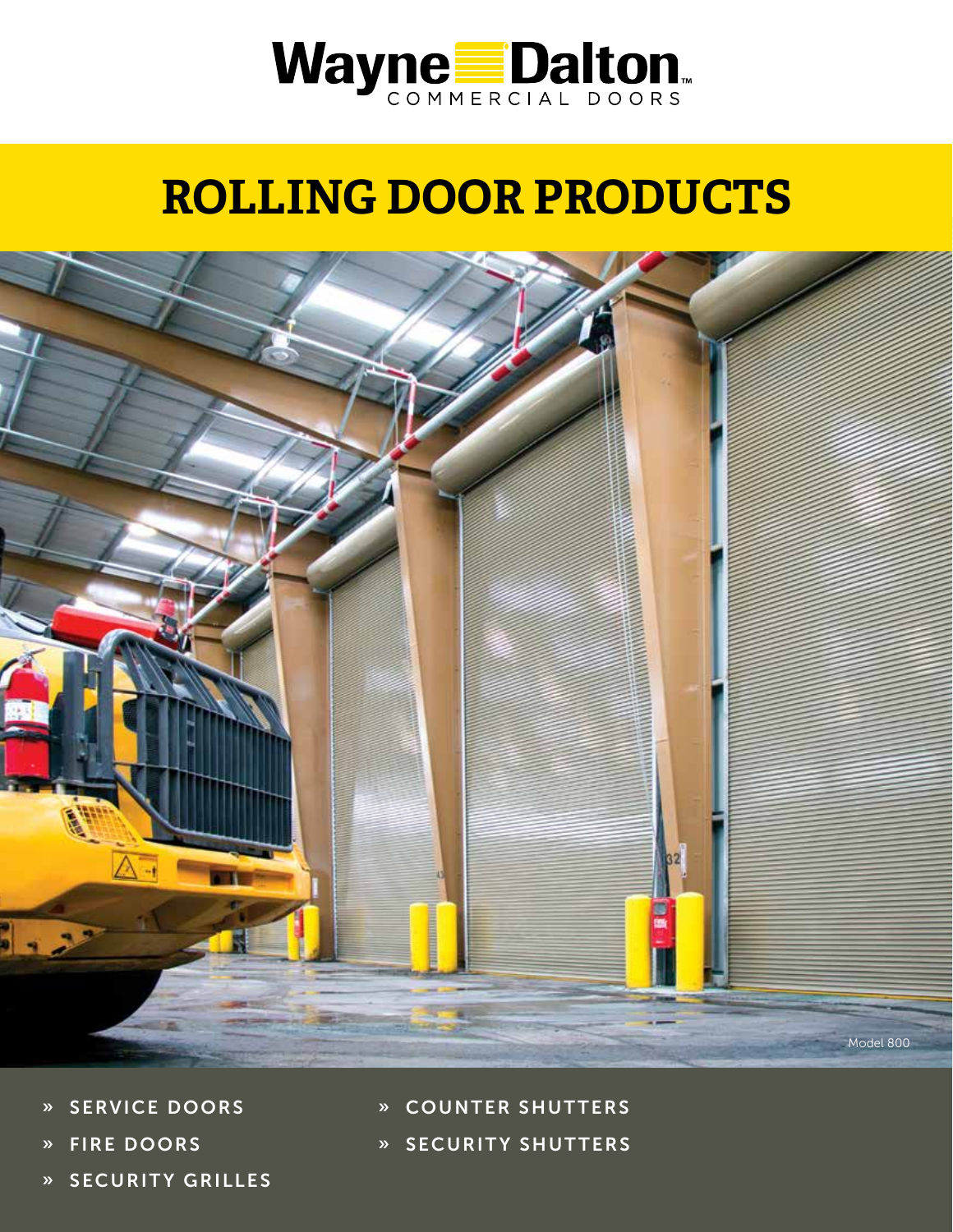### **COMMERCIAL DOORS**

The Wayne Dalton line of Rolling Door Systems features service doors, fire doors, security shutters, counter shutters and grilles designed to fit a wide range of applications. In many instances a specific application calls for a specialized door that doesn't quite fit one of our standard models. These situations are an ideal time to call on our highly skilled product team for assistance.

Our Rolling Door customer service managers and engineers can assist you in identifying precisely what your needs are and whether modifying a standard door design to meet your criteria would be feasible. From engineering oversized doors to modifying doors to accommodate pass-doors or other obstructions, our team has a great deal of experience at customizing doors to meet our customers' unique needs.

For more information, including detailed drawings, specifications and other technical information, contact the Wayne Dalton Rolling Door Group at 800-764-1457 or visit us online at wayne-dalton.com/commercial.

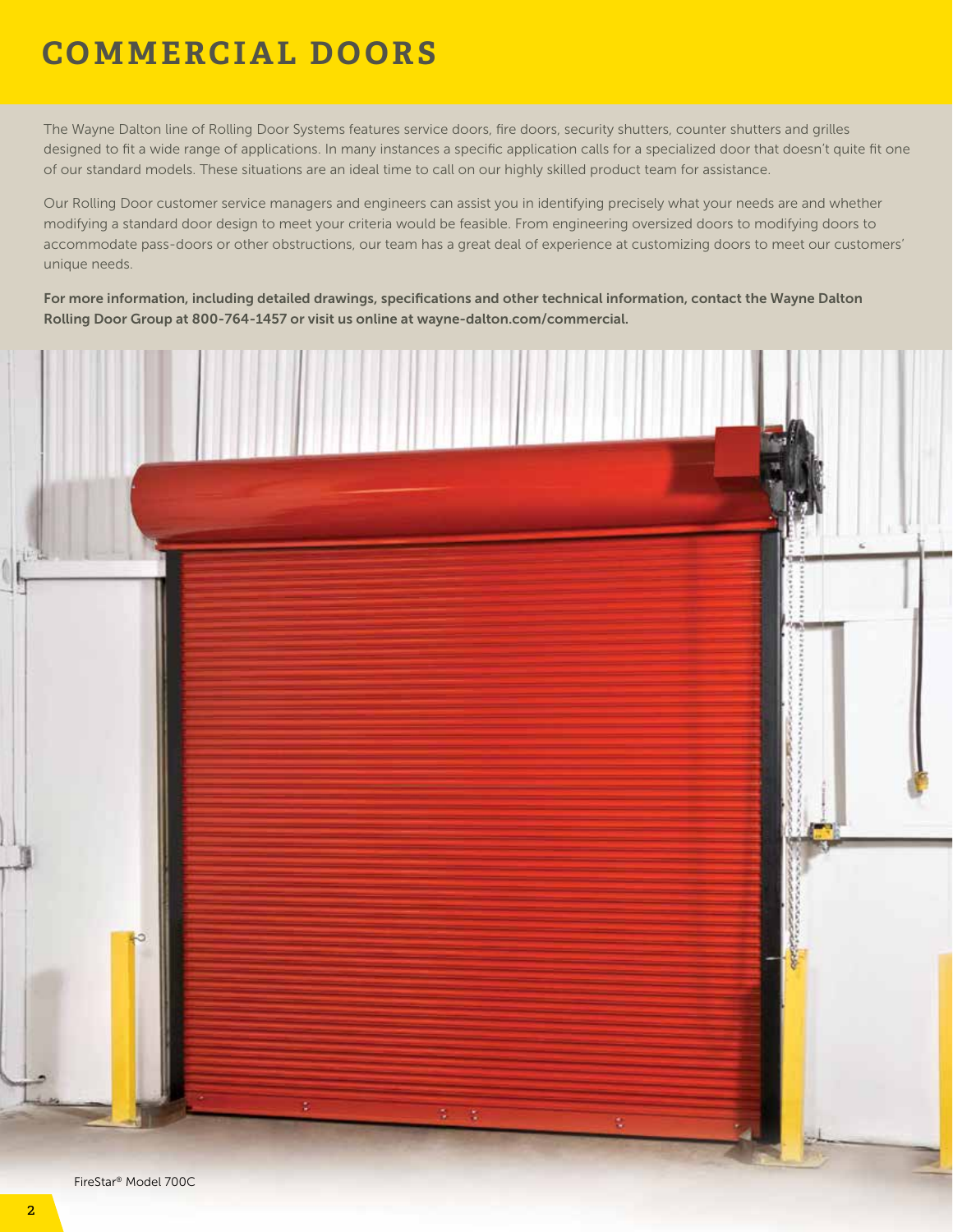Use this guide to help determine which doors might be best for your specific application. Each door model offers a variety of sizes, options and custom configurations. Larger sizes may be available. Contact Wayne Dalton Rolling Door Group for more information.

| <b>MODEL</b>                                                     | <b>MAXIMUM</b><br><b>WIDTH</b> | <b>MAXIMUM</b><br><b>HEIGHT</b> | <b>FIRE</b><br><b>LABELED</b> | <b>WIND LOAD</b><br><b>RATED</b>            | <b>CONSTRUCTION</b>                              |
|------------------------------------------------------------------|--------------------------------|---------------------------------|-------------------------------|---------------------------------------------|--------------------------------------------------|
| <b>SERVICE DOORS</b>                                             |                                |                                 |                               |                                             |                                                  |
| Models 800/800C ADV                                              | 20'0"                          | 20'0''                          | $=$ $-$                       | 20 psf is standard,<br>greater is an option | Steel, Aluminum,<br><b>Stainless Steel</b>       |
| Model 800C ThermoTite <sup>™</sup><br>(Insulated)                | 42'0"                          | 30'0"                           | $=$ $-$                       | 20 psf is standard,<br>greater is an option | Steel, Aluminum,<br><b>Stainless Steel</b>       |
| Model 800<br>(Optional Secur-Vent <sup>®</sup> Ventilated Slats) | 40'0"                          | 40'0"                           | $=$ $-$                       | 20 psf is standard,<br>greater is an option | Steel, Aluminum,<br><b>Stainless Steel</b>       |
| Model 900                                                        | 14'0"                          | 14'0''                          | $\frac{1}{2}$                 | 20 psf is standard,<br>greater is an option | Steel, Aluminum,<br><b>Stainless Steel</b>       |
| Model 926                                                        | 12'0"                          | 12'0"                           | $\sim$                        | 20 psf is standard,<br>greater is an option | 26-gauge Galvanized<br>Steel                     |
| <b>FIRE-RATED DOORS AND COUNTER SHUTTERS</b>                     |                                |                                 |                               |                                             |                                                  |
| FireStar® Model 700C<br>Fire Door (Insulated)                    | 24'0"                          | 24'0"                           | Yes                           | Optional                                    | Steel, Stainless Steel                           |
| FireStar <sup>®</sup> Model 700<br><b>Fire Door</b>              | 36'0"                          | 28'0"                           | Yes                           | Optional                                    | Steel, Stainless Steel                           |
| FireStar <sup>®</sup> Model 540/550<br><b>Counter Shutter</b>    | 16'0"                          | 9'0''                           | Yes                           | $-$                                         | Galvanized Steel (540),<br>Stainless Steel (550) |
| <b>SECURITY GRILLES</b>                                          |                                |                                 |                               |                                             |                                                  |
| Model 600 ADV<br><b>Advanced Rolling Grille System</b>           | 30'4"                          | 14'4''                          | $=$ $=$                       | $\sim$ $\sim$                               | Steel, Aluminum,<br><b>Stainless Steel</b>       |
| Model 600 Rolling Grille<br>(Optional Emergency Egress)          | 42'0"                          | 20'0"                           | $=$ $-$                       | $=$                                         | Steel, Aluminum,<br><b>Stainless Steel</b>       |
| <b>Accordion Folding Grille</b>                                  | No Limit                       | 14'0"                           | $=$ $-$                       |                                             | Aluminum                                         |
| <b>COUNTER SHUTTERS</b>                                          |                                |                                 |                               |                                             |                                                  |
| Model 500                                                        | 15'0"                          | 7'0''                           | $=$ $-$                       | $-$                                         | Steel, Aluminum,<br><b>Stainless Steel</b>       |
| <b>Wood Counter Shutters</b>                                     | 12'0"                          | 8'0''                           | $\sim$ $\sim$                 | $\sim$ $\sim$                               | Various woods                                    |
| Integral Frame (available with fire rated option)                | 12'0"                          | 6'0''                           | Optional                      | $\sim$ $\sim$                               | Steel, Aluminum,<br><b>Stainless Steel</b>       |
| <b>SECURITY SHUTTERS</b>                                         |                                |                                 |                               |                                             |                                                  |
| Model 523                                                        | 20'0''                         | 14'0"                           |                               |                                             | Aluminum                                         |





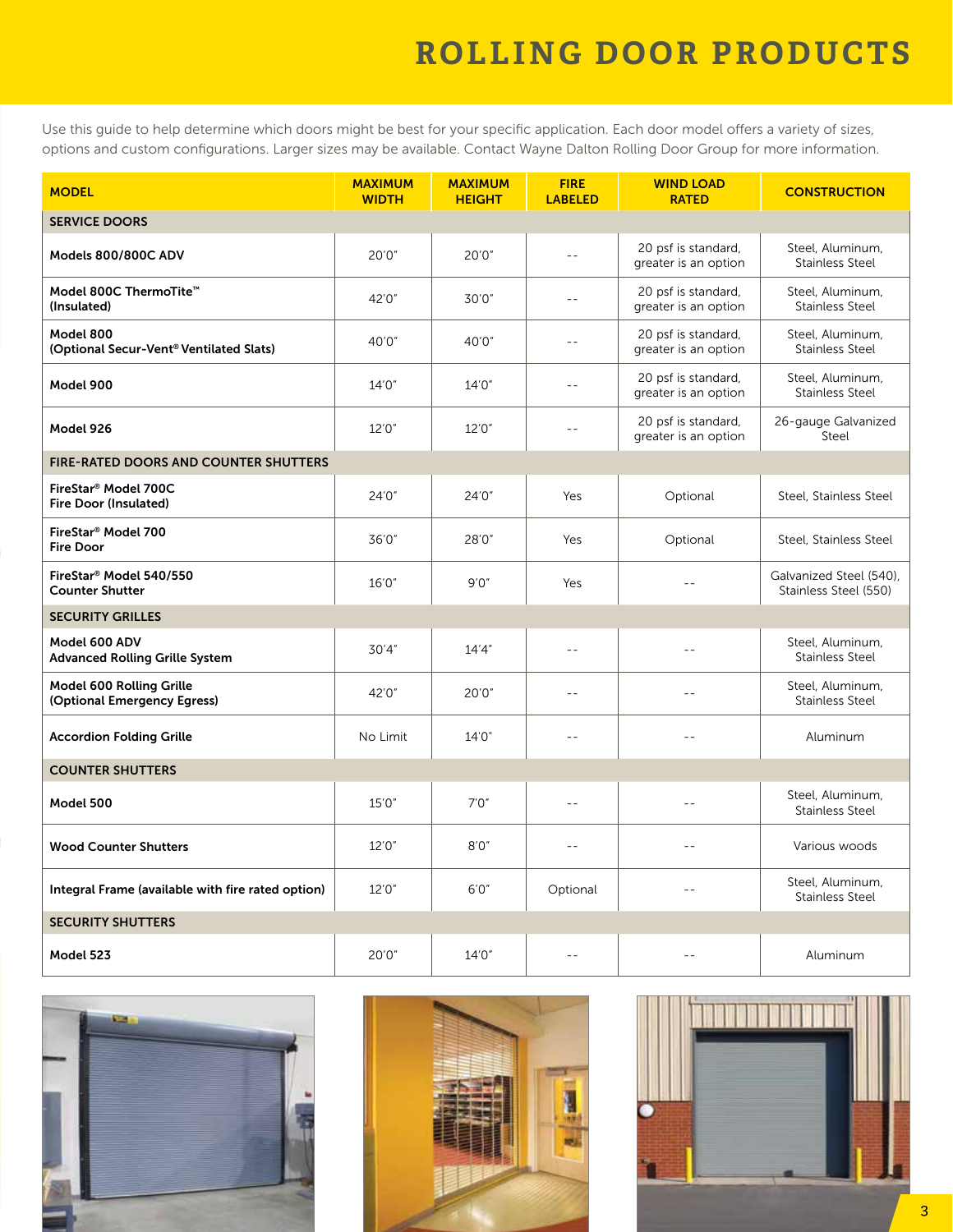### **COMMERCIAL DOORS**

#### **MODELS 800/800C ADV ROLLING SERVICE DOORS**

Models 800/800C ADV are three times faster than standard rolling steel doors and two times faster than standard sectional doors.

- Rated for design pressure of +/- 20 psf standard. Higher psf ratings are available
- Opening speed of 20" per second and closing speed of 12" per second
- Springless direct drive design provides smooth, reliable, high cycle operation

#### **MODEL 800C THERMOTITE™ ROLLING SERVICE DOORS**

The Thermotite 800C is an insulated, energy efficient door with standard sizes up to 42' wide and 30' high.

- $R$ -value = 7.7
- Wind load +20 psf standard. Higher psf ratings are available
- Polyurethane foamed-in-place insulation, 3" flat slats





#### **MODEL 800 ROLLING SERVICE DOORS**

Designed for strength and durability, Wayne Dalton's Model 800 doors are available in a variety of materials, slat profiles and colors.

- Wind load + 20 psf standard. Higher psf ratings are available
- Maximum width 40'0"; maximum height 40'0"
- Heavy-duty 3" flat and curved slats available
- Additional options include Secure-Vent and Titan slats

#### **MODEL 900 ROLLING SERVICE DOORS**

#### Designed to provide strength and durability in openings up to 14' x 14'.

- Wind load + 20 psf standard on most size and slat gauges
- 2" flat and curved slats available
- Available in Gray, White, Beige or Brown



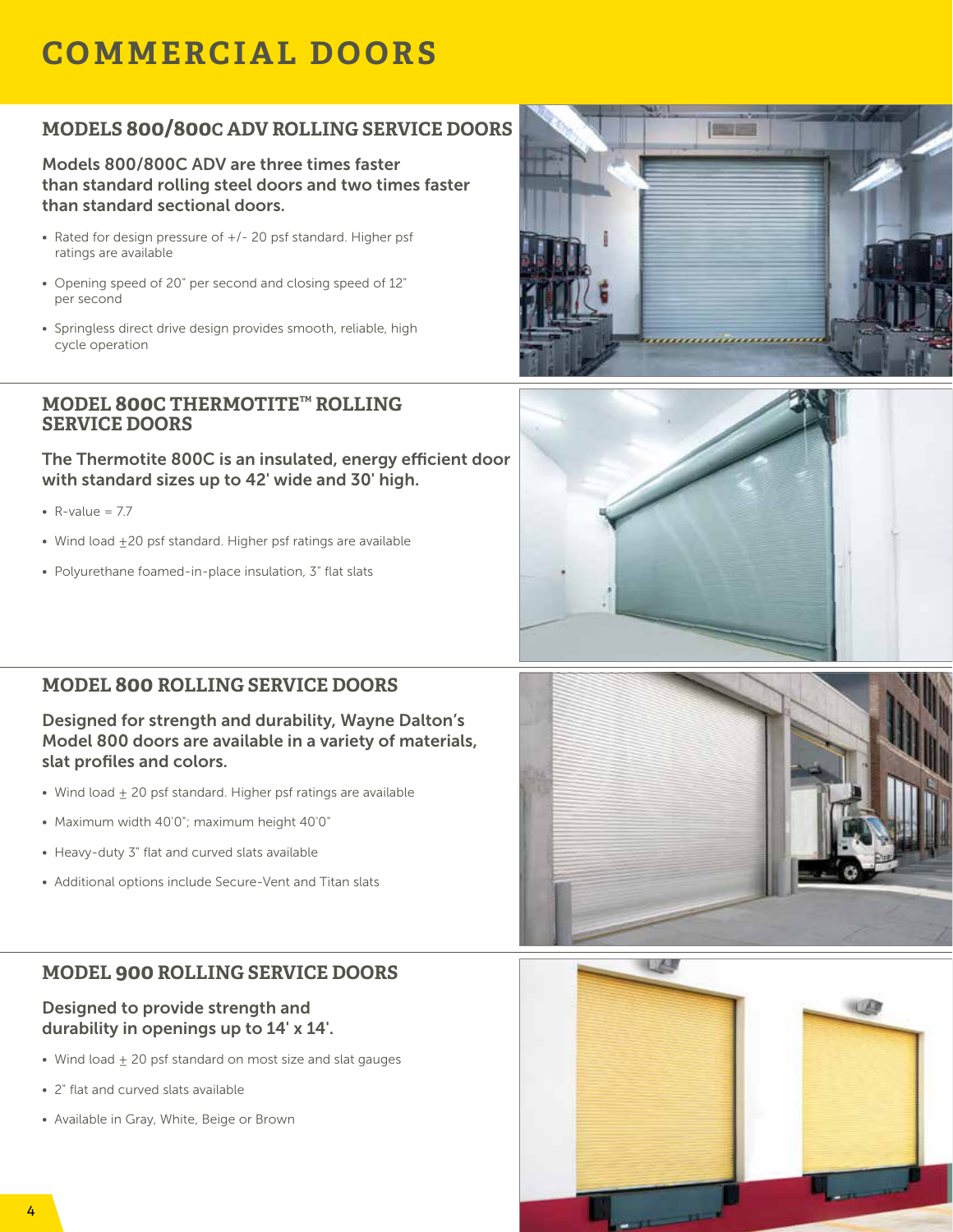

#### **MODEL 926 ROLLING SERVICE DOOR**

Model 926 doors provide an economical yet durable solution for everything from self-storage to industrial openings.

- Maximum width 12'0"; maximum height 12'0"
- 2" flat slats
- Galvanized steel
- Wind load  $\pm 20$  psf standard

#### **FIRESTAR® MODEL 700/700C ROLLING FIRE DOORS**

Ideal for commercial and industrial interior applications, these doors provide a practical solution to safety and fire protection.

- Model 700C features mineral wool insulation which provides an R-value of 5.0
- UL fire-rated labels up to 4 hours (FM labels available)
- Compact design for maximum access through opening
- Release system ties into the building's fire system
- Model 700C maximum width 24'0"; maximum height 24'0"
- Model 700 (uninsulated) maximum width 36'0", height 28'0"

#### **FIRESTAR® MODEL 540/550 FIRE-RATED COUNTER SHUTTER**

FireStar® Fire-Rated Counter Shutters are equally suitable for commercial or industrial applications. They can also perform double duty providing protection against fire and security for every day use.

- UL fire-rated label (FM label available)
- Steel (540) and Stainless Steel (550) available
- Maximum width 16'0"; maximum height 9'0"
- Release system ties into the building's fire system
- Fire-rated counter tops optional

#### **MODEL 600 ADV ROLLING GRILLES**

Ideal applications are high cycle or high traffic areas such as parking garages, industrial manufacturing facilities, government and public facilities and shipping and receiving docks.

- Strong grille construction for longer curtain life
- Three times faster than standard rolling grilles
- Opening speed of 20" per second and closing speed of 12" per second
- Springless direct drive design provides smooth, reliable, high cycle operation





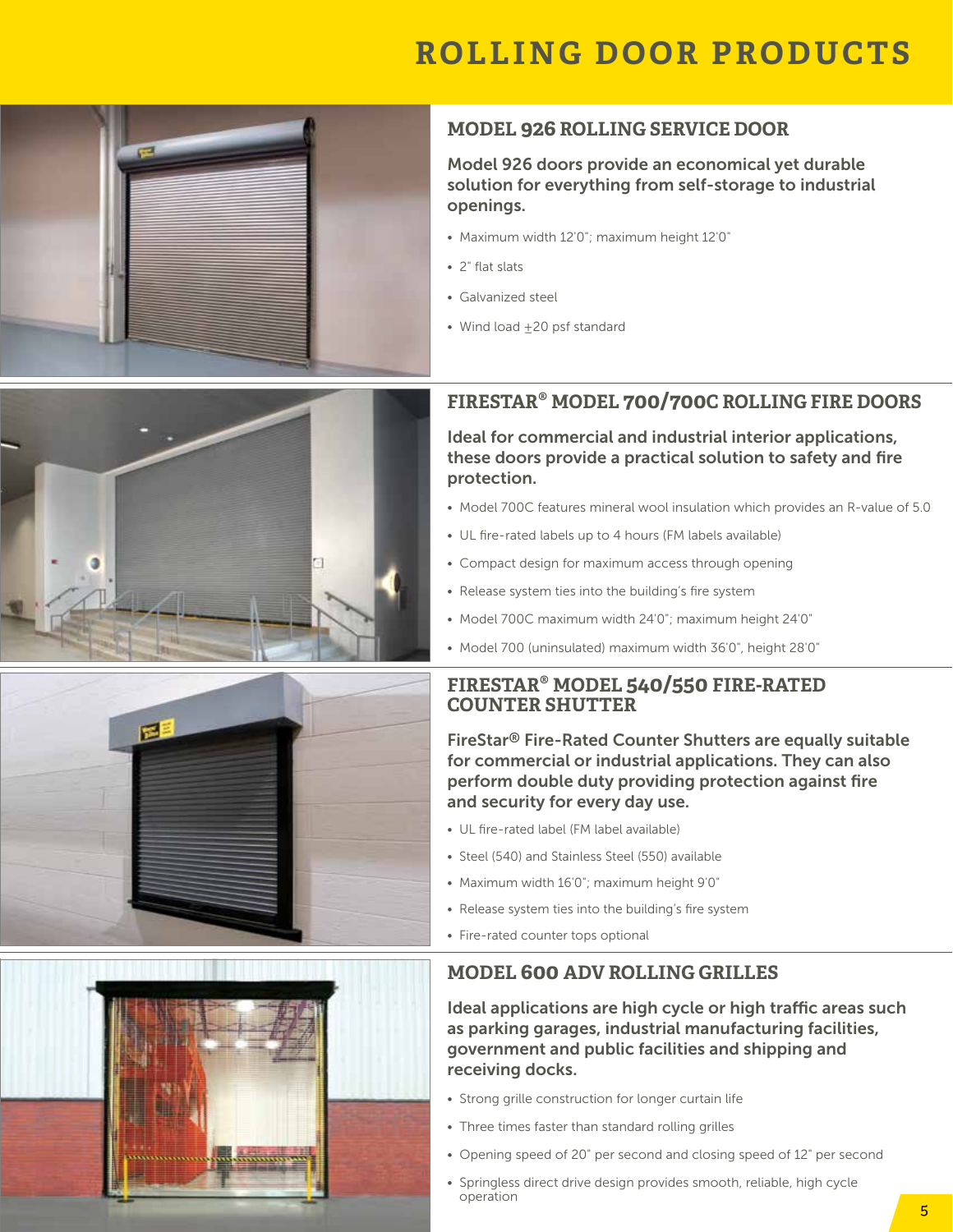### **COMMERCIAL DOORS**

#### **Model 600 Rolling Grilles**

Ideal for retail, as well as other commercial and industrial applications, Model 600 provides security combined with visibility and ventilation.

- Many available options, including: materials, operation, finishes, curtain patterns, emergency egress and locking
- Durable design provides for longer life
- Compact design for maximum access through opening
- Maximum width 42'0"; maximum height 20'0"

### **Accordion Grilles**

Wayne Dalton Accordion Grilles combine beauty, security, design flexibility with the economy of side-stacking and manual operation.

- Perforated steel panels for full ventilation
- Clear polycarbonate panels for visual access and durability
- Full-height aluminum curtain for maximum security





### **Model 500 Rolling Counter Shutters**

Designed for interior or exterior use, Model 500 Rolling Counter Shutters feature rugged construction that provides maximum security.

- Compact design
- Comprised of extruded aluminum, roll-formed galvanized steel or stainless steel slats
- Aesthetically pleasing



### **Wood Counter Shutters**

#### Available in a variety of wood species, these counter shutters provide security with a warm, finished appearance.

- Available in Red Oak, White Oak, Birch, Mahogany, Pine, Cherry and other hardwoods
- Ideal for interior counters, check rooms, ticket offices and other service locations
- Compact design
- Natural beauty

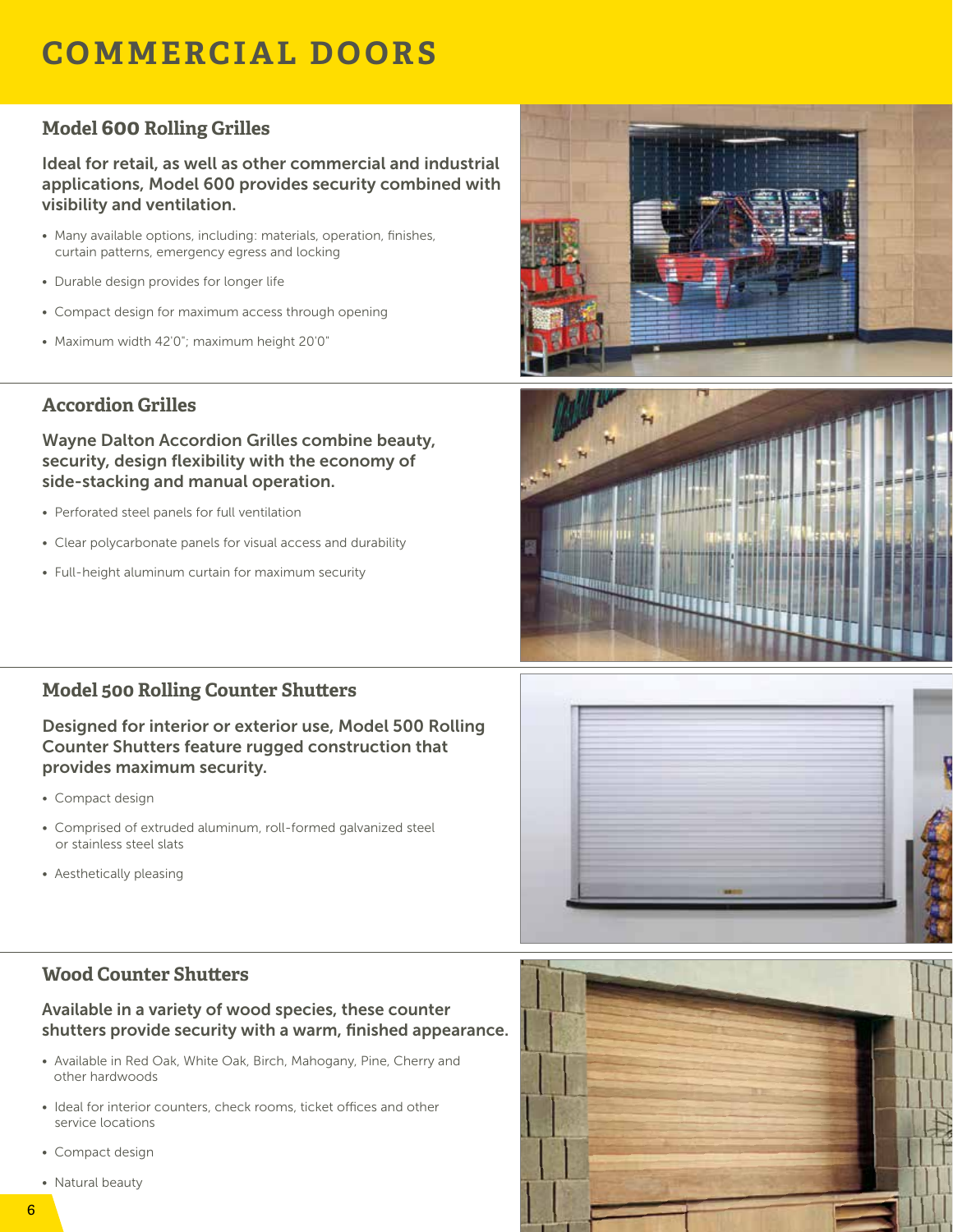

#### **Integral Frame Counter Shutters and Integral Frame Fire Counter Shutters**

These counter doors are complete with frame and sill and carry a UL fire rated label\* where necessary. Shipped factory-welded and fully assembled.

Wayne Dalton's Model 523 has a compact design and comes pre-assembled for easy installation in areas with

• Steel, stainless steel, or aluminum

**Model 523 Rolling Security Shutters**

• Standard sizes up to 20' wide and 14' high

• Manual, crank or motorized operation

**Fire Door Release Device**

• Aluminum construction • Extruded aluminum slats

low headroom and side room requirements.

- Built-in or slip-in unit
- Easy installation

\*Steel and stainless steel



#### **Genie Commercial Operators**



The Genie Commercial Line of industrial door operators meets the requirements of the most demanding applications.

- Available in medium, standard and heavy-duty
- Operating types include hoist, jackshaft and sidemount trolley
- Horsepower options include  $\frac{1}{2}$ ,  $\frac{3}{4}$ , 1 and 3 HP



This device controls the release of the door in a fire emergency and provides protection for both people and property.

- Adjustable time delay
- Optional horn, strobe light or voice annunciator
- Optional battery backup system provides protection even in power outages

For more information, visit the Genie Commercial website at commercial.geniecompany.com

#### ARCAT.com

Features downloadable specifications, and dozens of detail drawings available in a variety of formats, ARCAT also offers their SpecWizard™ service to help you build a custom specification. Simply type Wayne Dalton into the search box on the home page to access our technical information at ARCAT.com.

#### SWEETS.com®

You'll find Wayne Dalton in the manufacturer directory at SWEETS.com. Our full specifications and CAD files are available on the SWEETS website.